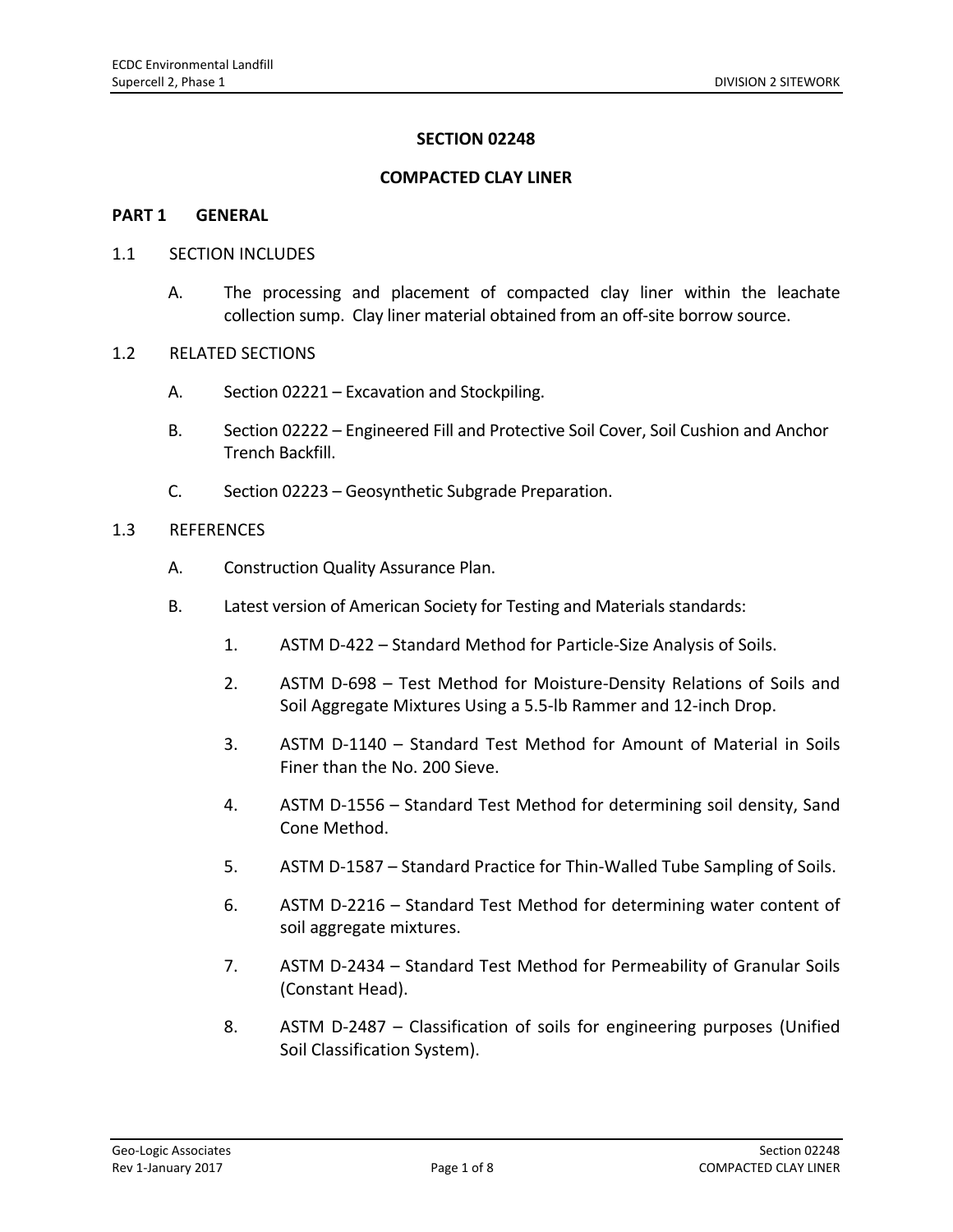- 9. ASTM D‐2488 Standard Practice for Description and Identification of Soils (Visual‐Manual Procedure).
- 10. ASTM D‐2922 Standard Test Method for Density of Soil and Soil‐ Aggregate In‐Place by Nuclear Methods (Shallow Depth).
- 11. ASTM D‐2937 Standard Test Method for Density of Soil in Place by the Drive‐Cylinder Method.
- 12. ASTM D‐3017 Standard Test Method for Water Content of Soil and Rock in Place by Nuclear Methods (Shallow Depth).
- 13. ASTM D-4220 Standard Practices for Preserving and Transporting Soil Samples.
- 14. ASTM D-4318 Standard Test Method for Liquid Limit, Plastic Limit, and Plasticity Index of Soils.
- 15. ASTM D‐5080 Standard Test Method for Rapid Determination of Percent Compaction.
- 16. ASTM D‐5084 Standard Test Method for Measurement of Hydraulic Conductivity of Saturated Porous Materials Using a Flexible Wall Permeameter.
- C. Daniel, D.E. and R.M. Koerner, (1993), Technical Guidance Document: Quality Assurance and Quality Control for Waste Containment Facilities, EPA/600/R‐ 93/182.

# 1.4 SUBMITTALS

- A. The CONTRACTOR shall submit a written workplan for excavation, processing (particle size reduction), moisture conditioning, mixing, placement, and compaction of clay liner to the OWNER's representative for review and approval prior to low permeability soil placement. The plan shall include as a minimum the following:
	- 1. Method and personnel responsible for identifying and selecting lay liner materials and sequencing of placement.
	- 2. Method of processing the clay liner material. Low Permeability material will be obtained from an off-site clay borrow source, located 13 miles south west of the landfill. Previous cells have been constructed by processing and moisture conditioning the clay material with a pugmill. Alternative methods such as a rototiller (asphalt reclaimer) can be proposed.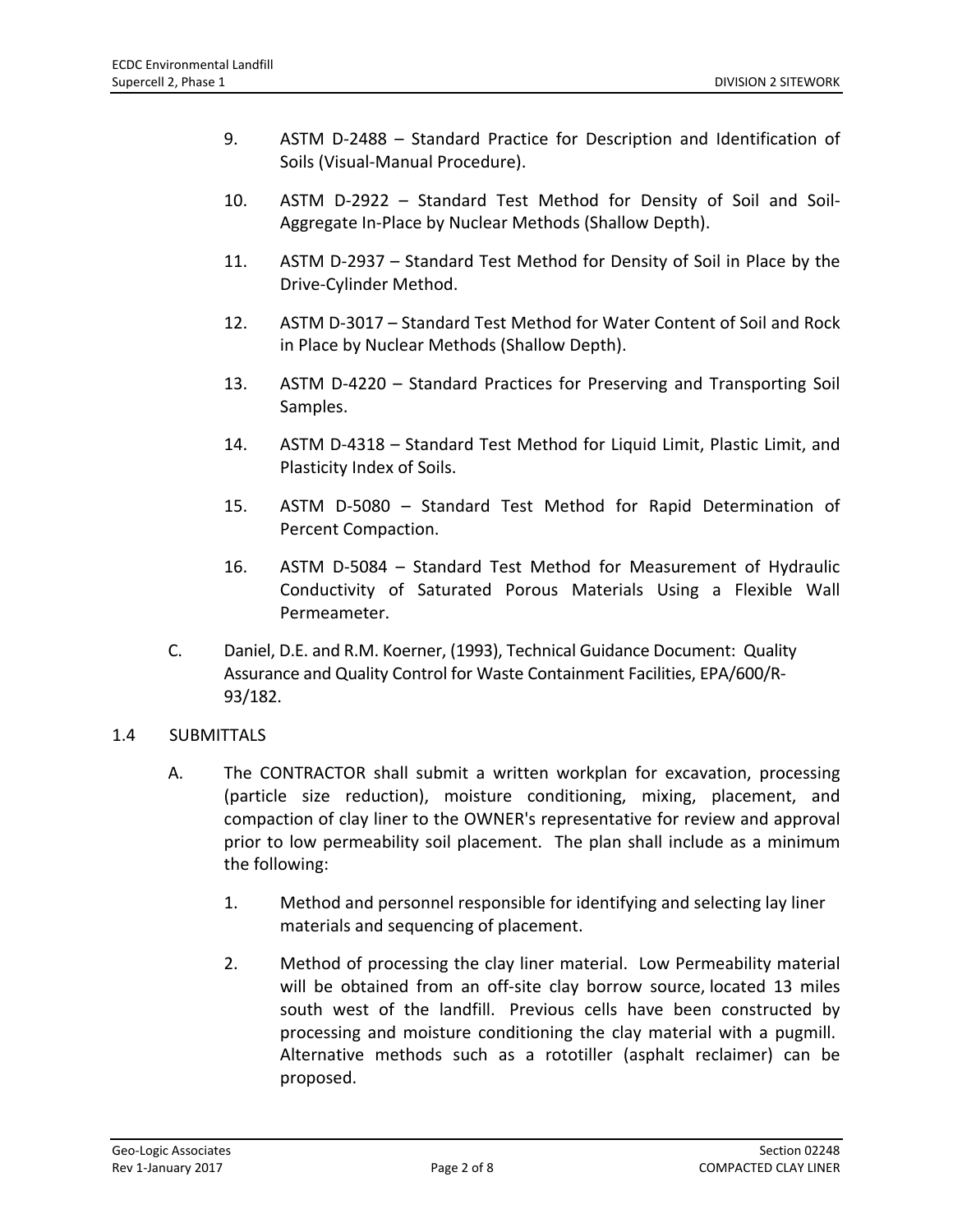- 3. Equipment (number, type, method of operation, and duration) for:
	- a. Excavating
	- b. Processing (particle size reduction)
	- c. Moisture conditioning
	- d. Mixing
	- e. Placement
	- f. Compaction
	- g. Trimming
	- h. Surface maintenance
	- i. Surveying
- B. The CONTRACTOR shall notify the OWNER in writing a minimum of 7 days prior to starting construction of the compacted low permeability soil layer. The notice shall state the material to be used, the equipment to be used, the date and time that placement operations will start, and the name of the person in the field who will be in charge of the construction of the compacter clay liner.
- C. If work is interrupted for reasons other than inclement weather, the CONTRACTOR shall notify the OWNER's representative a minimum of 24 hours prior to the resumption of work.

### 1.5 CONSTRUCTION QUALITY ASSURANCE

- A. Construction of the compacted clay shall be monitored as outlined in the CQA Plan.
- B. The CONTRACTOR shall be aware of the activities outlined in the CQA Plan and shall account for these activities in the construction schedule.
	- 1. The proposed minimum testing frequencies for CQA are presented in the CQA Plan. Actual test frequencies may vary, CQA testing, or lack thereof, does not relieve the CONTRACTOR from its responsibility to complete the Work in accordance with the Specifications.
	- 2. Sampling locations shall be selected by the OWNER's representative. If necessary, the location of routine in‐place moisture content and dry unit weight tests shall be determined using a non‐biased sampling plan.
	- 3. Undisturbed compacted clay material samples for laboratory permeability testing shall be taken in accordance with ASTM D‐1587 with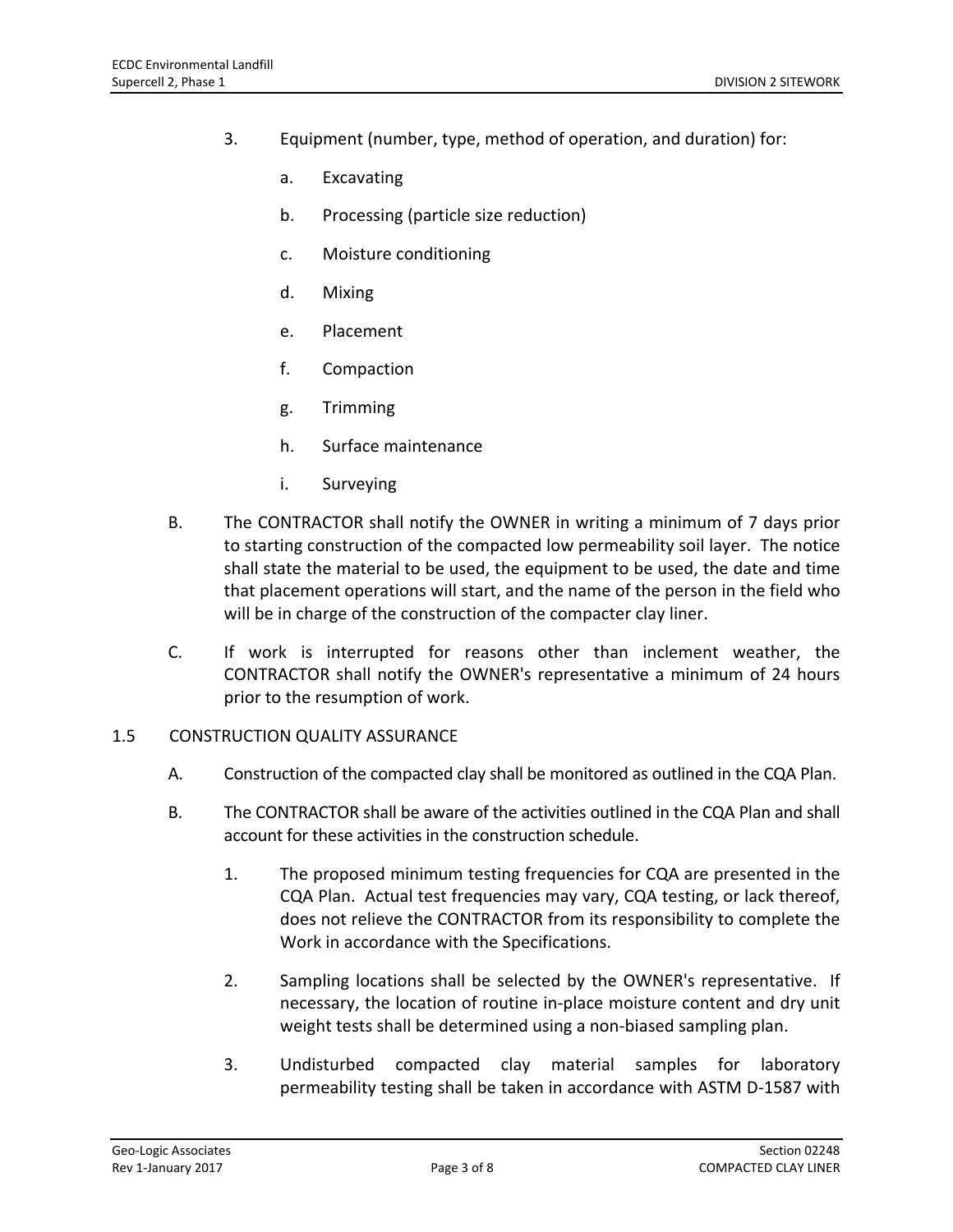the assistance of the CONTRACTOR such that the sample tube is inserted vertically into the compacted clay with a continuous smooth stroke. This may require use of the CONTRACTOR's equipment as reaction frames for pushing sampling tubes.

- 4. Additional testing may be performed at the OWNER's representative's discretion.
- C. If a defective area is discovered in the compacted clay, the OWNER's representative shall determine the extent and nature of the defect. If the defect is indicated by an unsatisfactory test result, the OWNER's representative shall determine the extent of the defective area by additional tests, observations, a review of records, or other means that the OWNER's representative deems appropriate.
- D. After determining the extent and nature of the defect, the OWNER's representative shall notify the CONTRACTOR and schedule retests when the defective area has been corrected.

# **PART 2 PRODUCTS**

## 2.1 CLAY LINER MATERIAL

- A. Clay liner soil shall consist of relatively homogeneous material, obtained from an OWNER provided offsite location.
- B. Clay liner soil shall be free of gypsum, ferrous, calcareous concretions, roots debris, foreign objects, excess silt, and organics.
- C. Clay liner soil shall be classified according to the Unified Soil Classification System as ML, MH, CL or CH having a maximum particle size of 1‐inch, with a minimum percent passing the No. 200 sieve of 50 percent by weight.
- D. Clay liner soil shall not be gap-graded or susceptible to piping.
- E. Clay liner soil shall have an *in situ* permeability equal to or less than 1 x 10<sup>-7</sup> cm/sec as measured in the laboratory by ASTM D‐5084 when compacted to a minimum 95 percent relative compaction and at least 3 percent above optimum moisture content as determined by ASTM D‐698.
- F. Substandard soils shall be segregated at the source and will not be permitted at the work area. Any substandard materials shall be removed from the work area by the CONTRACTOR at no additional cost to the OWNER.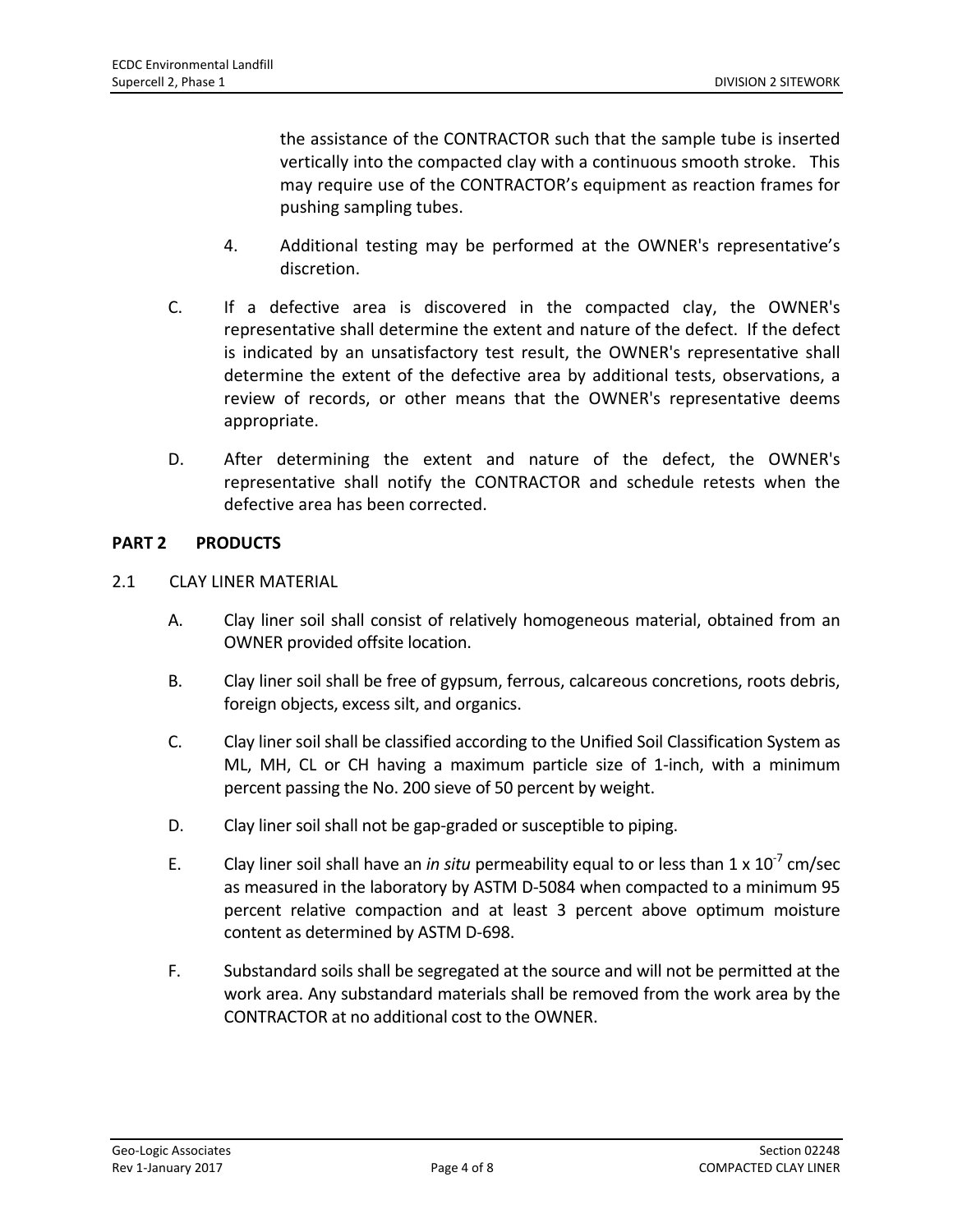## **PART 3 EXECUTION**

### 3.1 FAMILIARIZATION

- A. Prior to implementing any work of this section, the CONTRACTOR shall become thoroughly familiar with the site, the site conditions, and all portions of the work falling within this section and the CQA Plan. Placement of clay liner shall not commence until all material test data have been certified or approved by the CQA firm and approved by the OWNER's representative.
- B. Prior to implementing work of this section, the CONTRACTOR shall carefully inspect the installed work of all other sections and verify that all such work is completed to the point where the installation of this section may properly commence without adverse impact.
- C. If the CONTRACTOR has concerns regarding the installed work of other sections of the site, the CONTRACTOR shall notify the CQA ENGINEER and the OWNER in writing within 48 hours of the site visit. Failure to notify the OWNER or CQA ENGINEER prior to installation of the compacted clay liner will be construed as CONTRACTOR's acceptance of the related work of all other sections.
- D. The CONTRACTOR shall verify that the as-built subgrade has been surveyed to sufficient accuracy and approved by the ENGINEER prior to placement of any compacted clay liner material.

### 3.2 CLAY LINER SOIL PLACEMENT

- A. The construction of the compacted clay shall be monitored as outlined in the CQA Plan.
- B. CONTRACTOR shall not place clay liner until after completion of any pre‐requisite testing by a third party CQA laboratory retained by OWNER, when such test is required.
- C. The CONTRACTOR shall construct the compacted clay liner to the grades, slopes and elevations shown on the construction drawings and as specified in this section.
- D. The CONTRACTOR shall construct the compacted clay on a firm, compacted subgrade. Clay liner shall not be placed prior to approval and acceptance by CQA Monitor of the underlying subgrade.
- E. The compacted clay material shall be spread and compacted in lifts not to exceed a compacted thickness of 6 inches. Hauling and spreading equipment shall not be considered compaction equipment. CONTRACTOR shall place layers of clay liner materials to form a continuous monolithic liner. If a lift of compacted clay liner material dries out during placement operations, the CONTRACTOR shall scarify,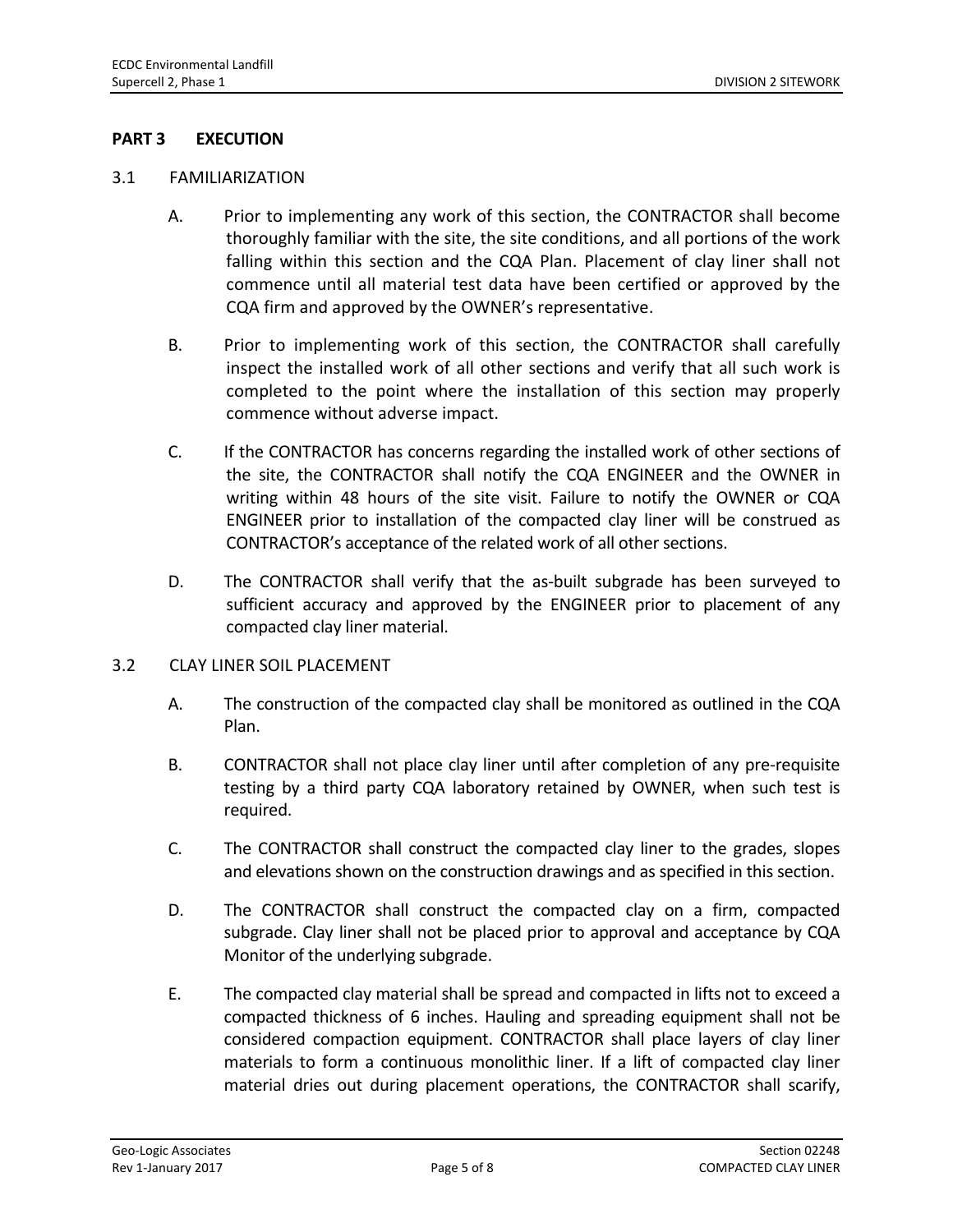moisture condition the dry soil and recompact and retest the lift prior to placement of additional lifts. If a lift of compacted clay liner material becomes overly wet due to precipitation or over watering, the CONTRACTOR shall allow the wet soil to dry or remove the materials before placement of additional lifts.

- F. Prior to compaction, the CONTRACTOR shall process the compacted clay by discharrowing or an approved equivalent method to a homogeneous consistency without clods which are not easily broken by the compaction process.
- G. Lifts shall be compacted with an appropriate penetrating‐foot compactor subject to approval from the CQA inspection personnel.
- H. Equipment or truck traffic will not be permitted on the surface during the period between scarifying and placement of the following lift.
- I. Unless otherwise modified by the ENGINEER, the clay liner will be compacted to a minimum value of 95 percent relative compaction at a moisture content a least 3 percent over optimum as determined by ASTM D‐698. The moisture content of the material shall be uniform and homogeneous throughout the clay layer being tested. If dry zones are encountered within the clay liner materials, they shall be moisture conditioned and mixed with the surrounding materials.
- J. Prior to placement of a lift of fill, the previous compacted lift shall be thoroughly scarified to provide good bonding between lifts. Scarification shall be accomplished by raking with a grader, disking, or an alternate method approved by the ENGINEER.
- K. At the beginning of each day's work, the previously placed compacted clay shall be observed by the CQA ENGINEER. The CQA ENGINEER may specify scarification of the top surface of soil and/or recompaction as necessary in the judgment of the CQA ENGINEER to obtain the compaction criteria and provide a suitable surface for the next lift. This work will be performed at no cost to the OWNER.
- L. The compacted clay material shall have appropriate moisture content during the time the compactor is working the soil. The CONTRACTOR shall spray the soil with a sufficient quantity of clean water and mix the water into the soil to bring the soil to a uniform, proper moisture content.
- M. If the clay cannot be conditioned to meet specifications, it shall be removed and replaced by Contractor at no cost to the OWNER. If the test pad should prove unsatisfactory, adjustments to the construction and/or compaction procedure shall be made and agreed upon by the ENGINEER, the CQA MONITOR, and the CONTRACTOR. Additional test fills shall be constructed using the adjusted construction procedures and evaluated for conformance with the specification requirements.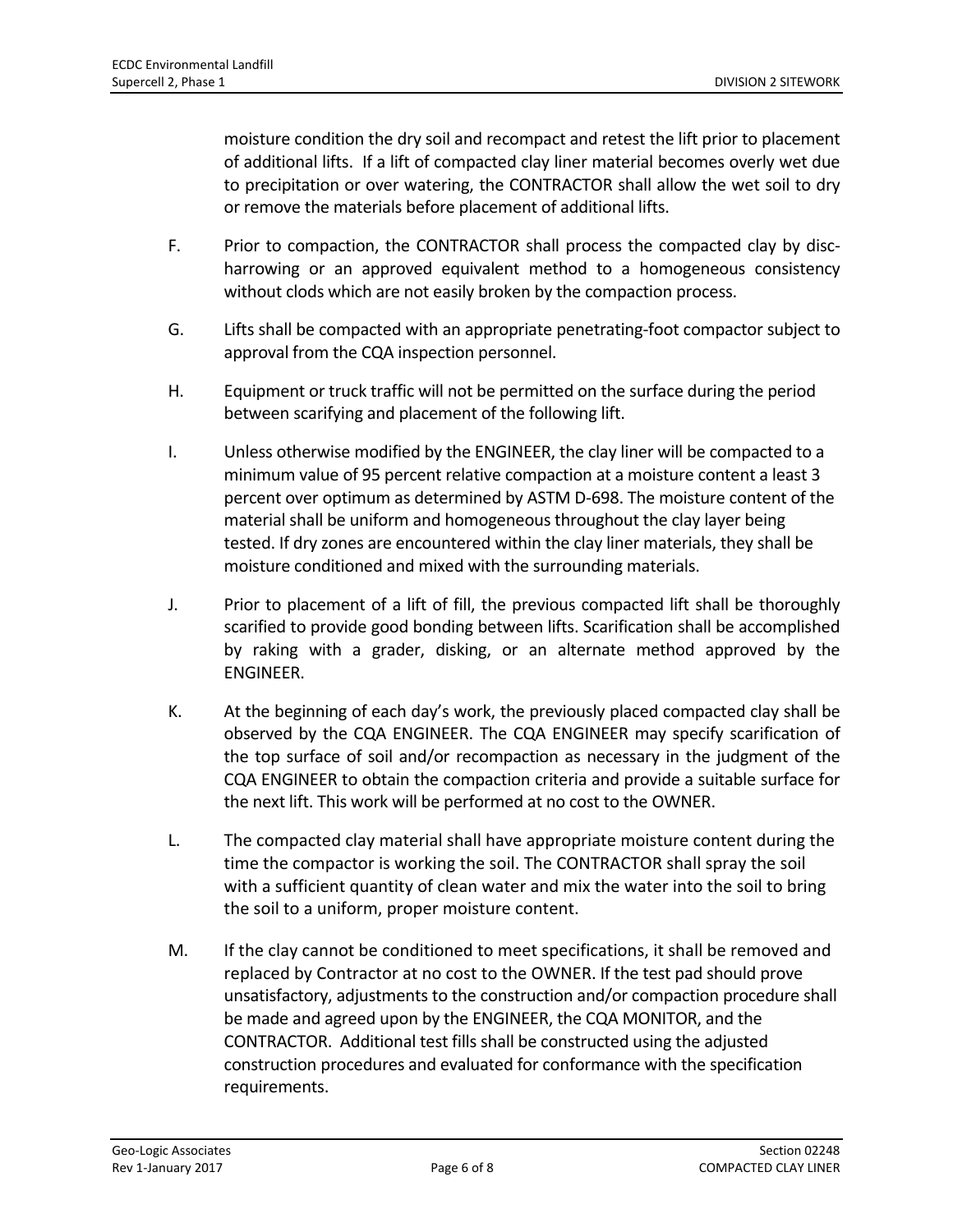- N. No compacted clay shall be placed over a lift which has not been tested and approved by the CQA ENGINEER. Should the field test indicate that the density and moisture of any layer of compacted clay, or portion thereof, is below the required dry unit weight and moisture, the particular layer, or portion thereof, shall be reworked or removed at no extra cost to the OWNER.
- O. The daily work area will extend a distance no greater than necessary to maintain moist soil conditions and continuous operations. Desiccation sand crusting of the lift surface shall be avoided as much as possible.
- P. If desiccation and crusting of the lift surface occurs before placement of the next lift, this area will be sprinkled with water and then scarified and recompacted and tested for water content to ensure uniform moisture before placement of a subsequent lift.
- Q. Transition from full depth liner to beginning of adjacent new section will be accomplished by sloping (cutting back) the end of a full depth section at 3H:1V or flatter for tying in a new lift as shown on the construction drawings.
- R. No frozen or thawing compacted clay material shall be placed, spread or compacted.
- S. No compacted clay liner material shall be placed, spread or compacted while the subgrade is frozen or thawing, during unfavorable weather conditions, or during periods of precipitation.
- T. Hand compaction at the proper moisture content shall be used in all locations around penetrations, corners, appurtenances, etc., in order to achieve the specified dry unit weight and moisture content. Care shall be taken to protect piping.
- U. The same material and compaction methods as outlined in this section shall be used to replace unacceptable zones detected by the CQA ENGINEER.
- V. The compacted clay surface shall be made smooth and free from ruts or indentations at the end of every working day when precipitation is forecast and/or at the completion of compaction operations in that area.
- W. The CONTRACTOR shall finish each day's work with a smooth roller to create a smooth surface which will promote surface water run-off and minimize moisture penetration.
- X. After completion of a segment of compacted clay liner, but before installation of the overlying material, the top of the clay will be surveyed to ensure that the specified thickness of the compacted clay liner has been achieved, the top of the clay liner slopes across the cell at the grades specified, and the top of the clay liner